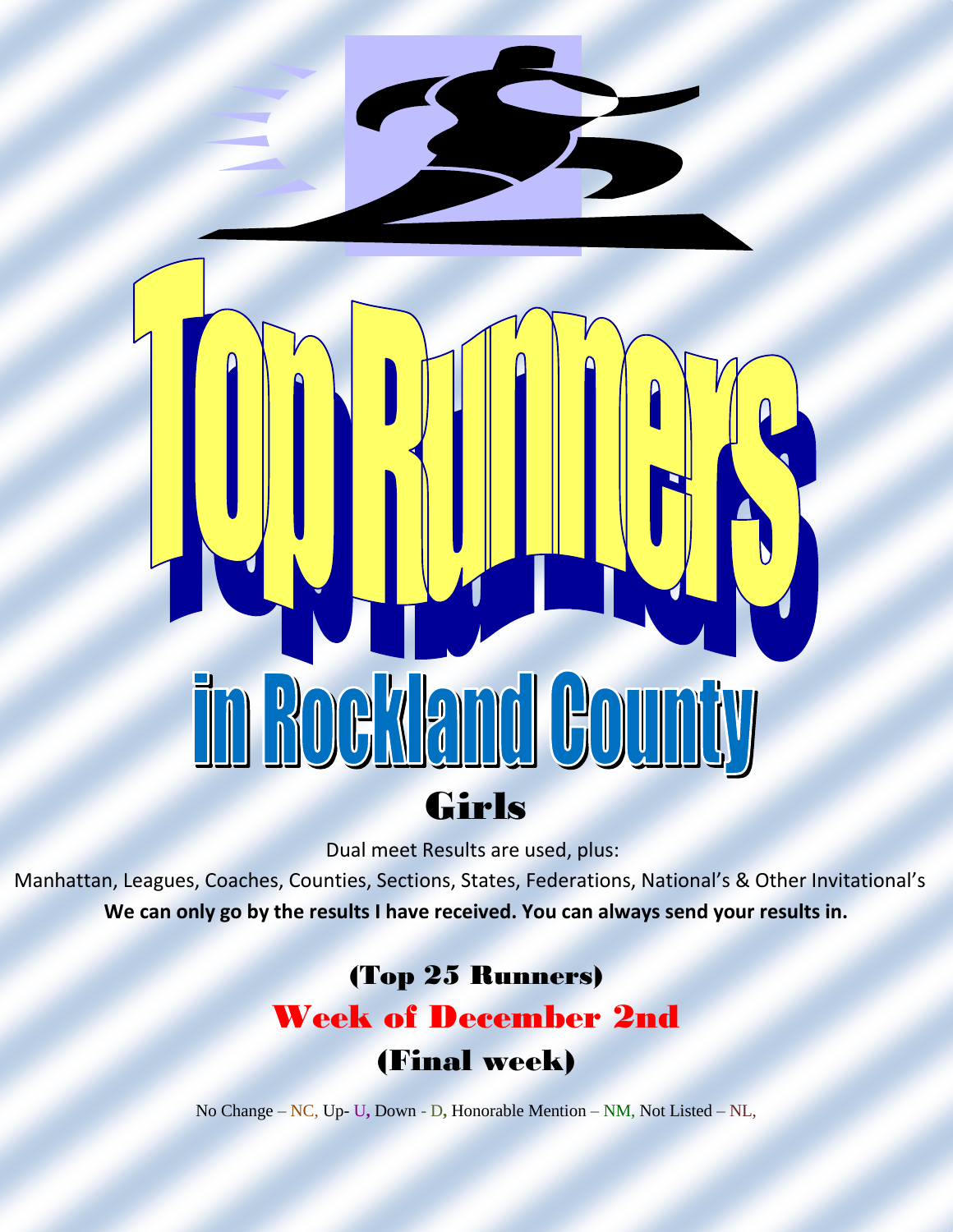

# (1) Kelly Hayes (PR) SR

*Weeks in top 25: 10/12(NC), 10/19(NC), 10/26(NC), 11/2(NC), 11/9(NC), 11/17(NC), 12/2(NC)*

**Dual Meet Results (She Beat): 9/10** (5K) W1 Erin Jaskot (Tappan Zee), Emily Auld (Albertus Magnus), **9/17** W2 No Meet, **9/24** (5K) W3 Brooke Madry (Nanuet), **10/1** W3 (5K) **DNR** (Nyack),

| 9/7/13   | <b>Rob Breen Invit (5K)</b>           | 19:07.2  |                     | <b>S.I., NY</b>           |
|----------|---------------------------------------|----------|---------------------|---------------------------|
| 9/21/13  | <b>Briarwood Invit (5K)</b>           | 19:02.49 |                     | Philadelphia, PA          |
| 9/28/13  | Six Flags Wild Safari (5K)            | 18:12    | (Varsity D, 1st)    | Jackson, NJ               |
| 10/5/13  | <b>Fordham Invit</b>                  | 16:33.06 |                     | <b>Van Cortlandt Park</b> |
| 10/8/13  | League $4B(3m)$ :                     | 17:35.77 | (1st)               | <b>Bear Mountain Park</b> |
| 10/12/13 | <b>Manhattan</b> $(2 \frac{1}{2}m)$ : | 15:03.7  | (Varsity $F$ , 1st) | <b>Van Cortland Park</b>  |
| 10/19/13 | Coaches (5K):                         | 19:17.41 | (Varsity 2, 1st)    | <b>Bowdoin Park</b>       |
| 10/24/13 | <b>Rockland County (3m):</b>          | 17:47.45 | (Varsity, 1st)      | <b>Bear Mountain Park</b> |
| 11/1/13  | <b>Sections: Class B (5K):</b>        | 19:27.35 | (Class B 2nd)       | <b>Bowdoin Park</b>       |
| 11/9/13  | <b>State Meet: Class B (5K):</b>      | 17:56.5  | (Class B, 3rd)      | Queensbury, NY            |
| 11/16/13 | <b>Federation Meet (5K):</b>          | 20:03.90 | (Varsity, 66th)     | <b>Bowdoin Park</b>       |
| 11/30/13 | <b>NXN Regional's (5K):</b>           | 19:50.8  | (Varsity, 50th)     | <b>Bowdoin Park</b>       |

Bear Mountain (3m) **17:32.0** (2012) 2nd on the Rockland All Time List 16th on the Bear Mountain All Time List Bowdin Park (5K) **19:02.1** (2012) Van Cortlandt Park (2.5m) **14:40.6** (2012) 2nd on the Rockland All Time List Sectional Meet (5K) **19:27.35** Class B 2nd State Meet (Queensbury, NY) (5K) **17:56.5** Class B 3rd

#### THIS WAS A HARD ONE

Remember runner of the year is for the entire season.

Yes, Erin qualified for Nationals and Kelly did not run as well as Erin Jaskot in three of the last four races.

Kelly had better times at Bear Mountain, Van Cortlandt Park, and Queensbury. Bowdin Park belongs to Erin Jaskot. Plus Kelly beat Erin head to head in a Dual Meet, League's, County's, and State's.

Kelly help Pearl River win the League 4B, Section's (Class B), second in the County's, and second in the State's (Class B).

Erin Beat Kelly at the Coaches Invit.,Section's, Federation's, and Regional's.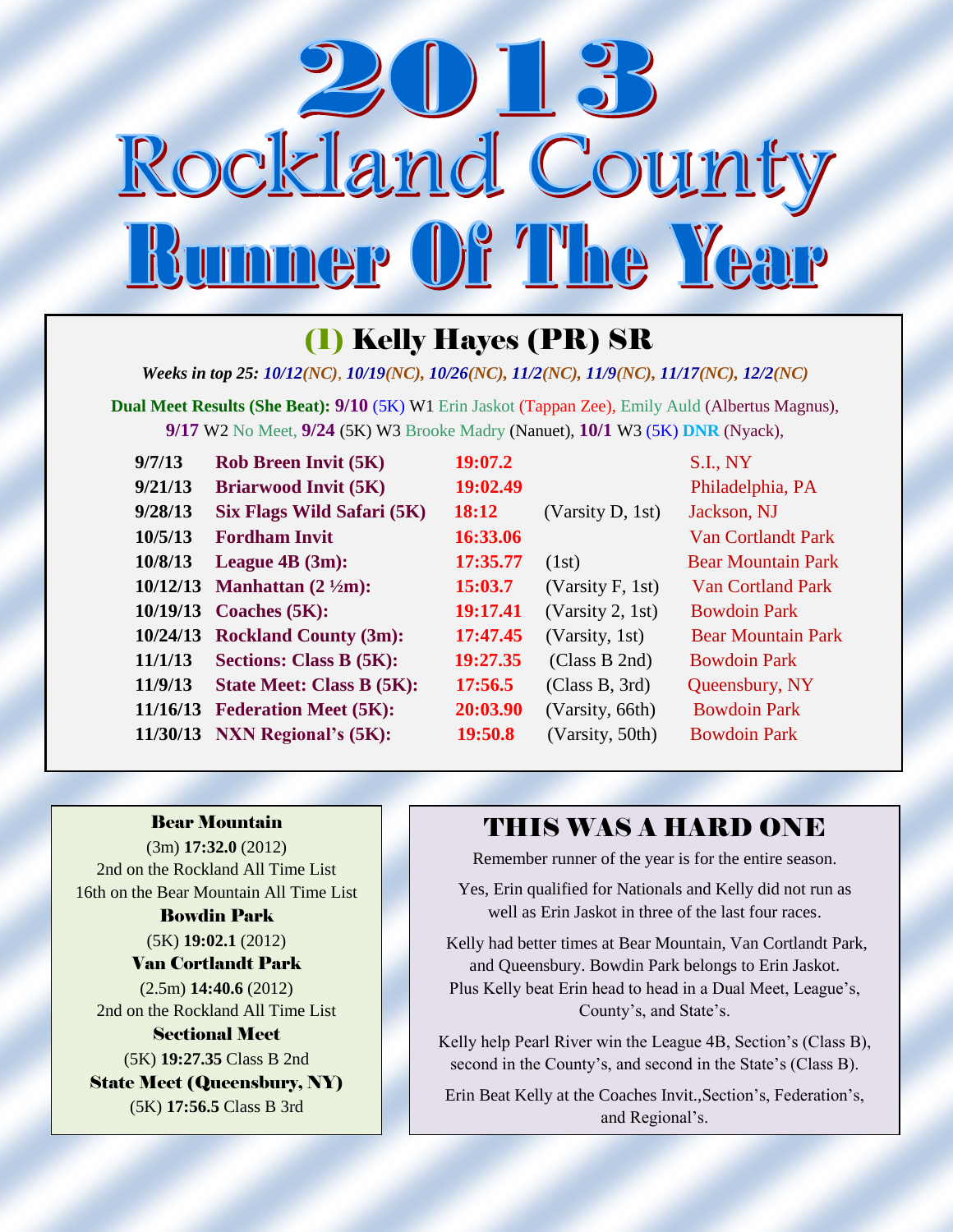# Top Class

Freshman - Rachel Ludwikowski (Suffern) Sophmore – Caitlin Hardnett (Tappan Zee)

**Junior -** Kate Zendel (Suffern) Senior – Kelly Hayes (Pearl River)

#### (4) Rachel Ludwikowski (Suff) FR

*Weeks in top 25: 10/12(4th), 10/19(NC), 10/26(NC), 11/2(NC), 11/9(NC), 11/17(NC), 12/2(NC)*

**Dual Meet Results (She Beat): 9/10** (2.5m) W1 No Results (Clarkstown North), **9/17** (3m) W2 Marina Araujo (Clarkstown South), **9/24** (2.5m) W3 Jamie Lord (North Rockland), **10/8/13 League 4A (3m): 18:58.89** (Varsity, 2nd) Bear Mountain Park  **10/12/13 Manhattan (2.5m): 15:36.8** (Varsity D, 10th) Van Cortland Park **10/24/13 Rockland County (3m): 18:06.34** (Varsity, 3rd) Bear Mountain Park  **11/1/13 Sections: Class A (5K): 19:35.45** (Class A, 5th) Bowdoin Park **11/9/13 State Meet: Class A (5K): 18:10.2** (Class A, 15th) Queensbury, NY **11/16/13 Federation Meet (5K): 18:46.00** (Varsity, 7th)Bowdoin Park **11/30/13 NXN Regional's (5K): 19:20.8** (Varsity, 19th) Bowdoin Park

#### (21) Caitlin Hartnett (TZ) SO

*Weeks in top 25: 10/12(21st), 10/19(22ndD), 10/26(NC), 11/2(NC), 11/9(21stU), 11/17(NC), 12/2(NC)*

**Dual Meet Results (She Beat): 9/10** (5K) W1 Claire Brennan (Pearl River), Emily Auld (Albertus Magnus), **9/17** (2.5m) W2 Kristen Carbone (Nanuet), **9/24** (2.5m) W3 Louise Jones (Nyack),

| 10/8/13 League 4B (3m):           |            | <b>19:46.57</b> (Varsity, 16th)  | <b>Bear Mountain Park</b> |
|-----------------------------------|------------|----------------------------------|---------------------------|
| 10/12/13 Manhattan (2.5m):        | 16:37.0    | (Varsity A, 31st)                | <b>Van Cortland Park</b>  |
| 10/19/13 Coaches (5K):            |            | <b>21:17.21</b> (Varsity 1, 8th) | <b>Bowdoin Park</b>       |
| 10/24/13 Rockland County (3m):    |            | <b>19:24.71</b> (Varsity, 19th)  | <b>Bear Mountain Park</b> |
| $11/1/13$ Sections: Class B (5K): |            | <b>20:56.21</b> (Class B, 19th)  | <b>Bowdoin Park</b>       |
| 11/9/13 State Meet: Class B (5K): | <b>DNR</b> |                                  | Queensbury, NY            |
| 11/16/13 Federation Meet (5K):    | <b>DNR</b> |                                  | <b>Bowdoin Park</b>       |
| 11/30/13 NXN Regional's (5K):     | <b>DNR</b> |                                  | <b>Bowdoin Park</b>       |

#### (3) Kate Zendell (Suff) JR

*Weeks in top 25: 10/12(2nd), 10/19(2nd D), 10/26(NC), 11/2(NC), 11/9(NC), 11/17(NC), 12/2(NC)*

**Dual Meet Results (She Beat): 9/10** (2.5m) W1 No Results (Clarkstown North), **9/17** (3m) W2 Araujo (Clarkstown South), **9/24** (2.5m) W3 Lord (North Rockland),

| 10/8/13 League 4A (3m):              |          | <b>17:55.68</b> (Varsity, 1st) | <b>Bear Mountain Park</b> |
|--------------------------------------|----------|--------------------------------|---------------------------|
| 10/12/13 Manhattan (2.5m):           | 15:24.3  | (Varsity D, 6th)               | <b>Van Cortland Park</b>  |
| 10/24/13 Rockland County (3m):       |          | <b>18:38.35</b> (Varsity, 6th) | <b>Bear Mountain Park</b> |
| $11/1/13$ Sections: Class A $(5K)$ : |          | 19:02.57 (Class A, 2nd)        | <b>Bowdoin Park</b>       |
| 11/9/13 State Meet: Class A (5K):    | 18:03.7  | (Class A, 11th)                | Queensbury, NY            |
| 11/16/13 Federation Meet (5K):       | 19:40.90 | (Varsity, 36th)                | Bowdoin Park/             |
| $11/30/13$ NXN Regional's $(5K)$ :   | 18:48.9  | (Varsity, 10th)                | <b>Bowdoin Park</b>       |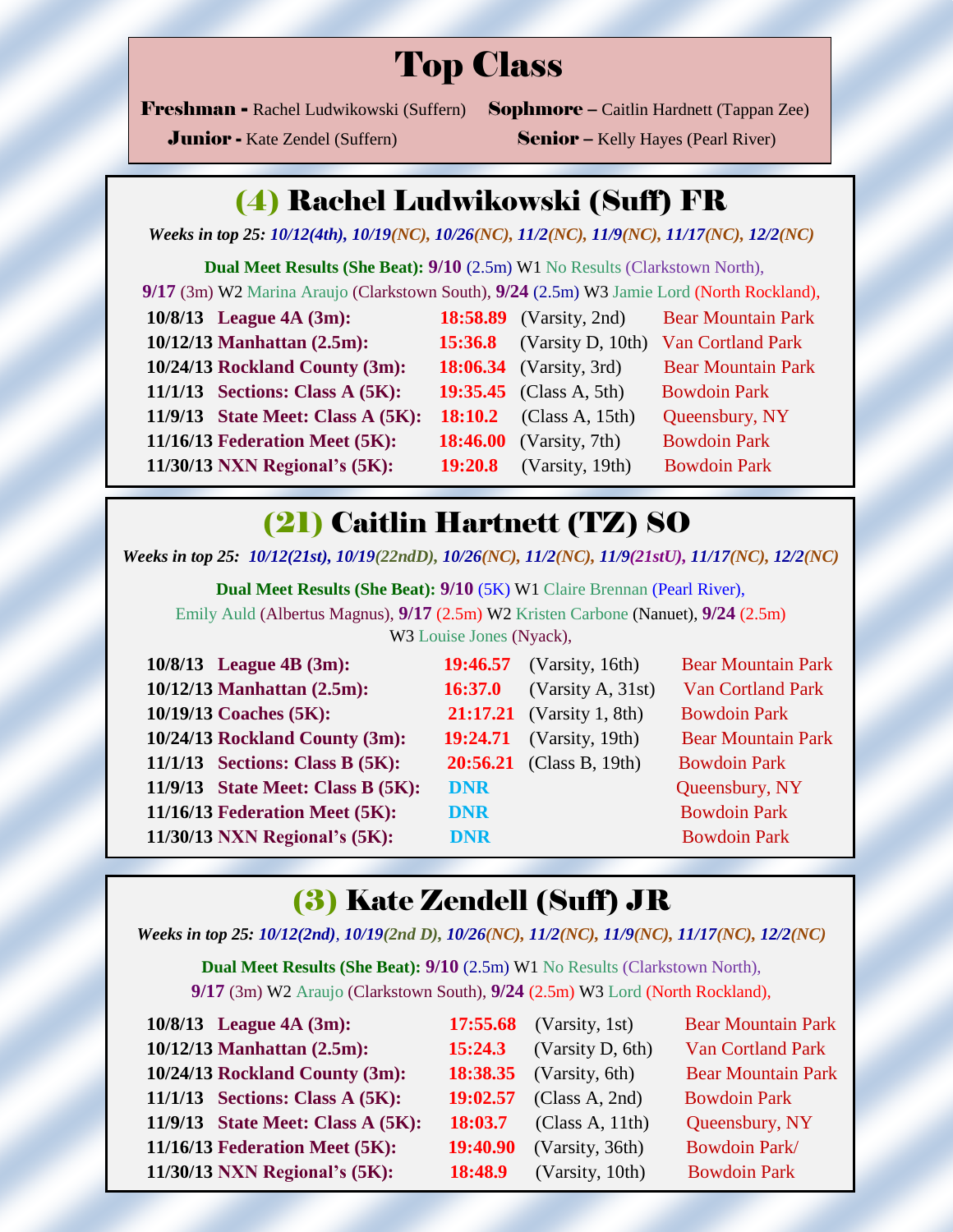# (1) Kelly Hayes (PR) SR

*Weeks in top 25: 10/12(NC), 10/19(NC), 10/26(NC), 11/2(NC), 11/9(NC), 11/17(NC), 12/2(NC)* **Dual Meet Results (She Beat): 9/10** (5K) W1 Erin Jaskot (Tappan Zee), Emily Auld (Albertus Magnus), **9/17** W2 No Meet, **9/24** (5K) W3 Brooke Madry (Nanuet), **10/1** W3 (5K) **DNR** (Nyack), **9/7/13 Rob Breen Invit (5K)** –**19:07.2** S.I., NY / **9/21/13 Briarwood Invit (5K) – 19:02.49** Philadelphia, PA / **9/28/13 Six Flags Wild Safari (5K) – 18:12** (Varsity D, 1st) Jackson, NJ / **10/5/13 Fordham Invit – 16:33.06** Van Cortlandt Park **/ 10/8/13 League 4B (3m):** - **17:35.77** (1st) Bear Mountain Park / **10/12/13 Manhattan (2 ½m):** – **15:03.7** (Varsity F, 1st) Van Cortland Park / **10/19/13 Coaches (5K):** – **19:17.41** (Varsity 2, 1st) Bowdoin Park / **10/24/13 Rockland County (3m):** – **17:47.45** (Varsity, 1st) Bear Mountain Park / **11/1/13 Sections: Class B (5K):** - **19:27.35** (Class B 2nd) Bowdoin Park / **11/9/13 State Meet: Class B (5K):** – **17:56.5** (Class B, 3rd) Queensbury, NY **11/16/13 Federation Meet (5K): - 20:03.90** (Varsity, 66th) Bowdoin Park / **11/30/13 NXN Regional's (5K):** - **19:50.8** (Varsity, 50th) Bowdoin Park

# (2) Erin Jaskot (TZ) SR

*Weeks in top 25: 10/12(3rd), 10/19(2ndU), 10/26 (NC), 11/2(NC), 11/9(NC), 11/17(NC), 12/2(NC)* **Dual Meet Results (She Beat): 9/10** (5K) W1 Catherine Rayward (Pearl River), Emily Auld (Albertus Magnus), **9/17** (2.5m) W2 Mary Kate O'Meara (Nanuet), **9/24** (2.5m) W3 Louise Jones (Nyack),

**9/21/13 Queensbury Invit. (5K)** – **18:56.42** Queensbury, NY / **9/28/13 Six Flags Wild Safari (5K)** – **18:26** (Varsity C, 1st) Jackson, NJ / **10/5/13 NO MEET / 10/8/13 League 4B (3m):** - **18:02.33** (2nd) Bear Mountain Park / **10/12/13 Manhattan (2 ½m):** – **15:22.7** (Varsity A, 3rd) Van Cortland Park / **10/19/13 Coaches (5K):** – **19:15.70** (Varsity 1, 1st) Bowdoin Park / **10/24/13 Rockland County (3m):** – **18:02.25** (Varsity, 2nd) Bear Mountain Park / **11/1/13 Sections: Class B (5K):** - **18:53.13** (Class B 1st) Bowdoin Park / **11/9/13 State Meet: Class B (5K):** – **18:09.7** (Class B, 6th) Queensbury, NY **11/16/13 Federation Meet (5K): - 19:02.60** (Varsity, 12th) Bowdoin Park / **11/30/13 NXN Regional's (5K):** - **18:38.2** (Varsity, 5th) Bowdoin Park

# (3) Kate Zendell (Suff) JR

*Weeks in top 25: 10/12(2nd), 10/19(2ndD), 10/26(NC), 11/2(NC), 11/9(NC), 11/17(NC), 12/2(NC)* **Dual Meet Results (She Beat): 9/10** (2.5m) W1 No Results (Clarkstown North), **9/17** (3m) W2 Araujo (Clarkstown South), **9/24** (2.5m) W3 Lord (North Rockland), **9/7/13 Wizard Invit (5K) – DNR** Washingtonville NY / **9/21/13 Suffern Invit (3m):** - **17:34.03** Bear Mountain Park / **9/28/13 Bowdoin Park Classic** – **18:53.16** Bowdoin Park / **10/4/13 Paul Short (5K)** – **Extreme Heat (Cancelled)** Lehigh University, Pa / **10/8/13 League 4A (3m):** - **17:55.68** (1st) Bear Mountain Park / **10/12/13 Manhattan (2 ½m):** – **15:24.3** (Varsity D, 6th) Van Cortland Park / **10/19/13 NO MEET** / **10/24/13 Rockland County (3m):** – **18:38.35** (Varsity, 6th) Bear Mountain Park / **11/1/13 Sections: Class A (5K):** - **19:02.57** (Class A, 2nd) Bowdoin Park / **11/9/13 State Meet: Class A (5K):** – **18:03.7** (Class A, 11th) Queensbury, NY **11/16/13 Federation Meet (5K): - 19:40.90** (Varsity, 36th) Bowdoin Park / **11/30/13 NXN Regional's (5K):** - **18:48.9** (Varsity, 10th) Bowdoin Park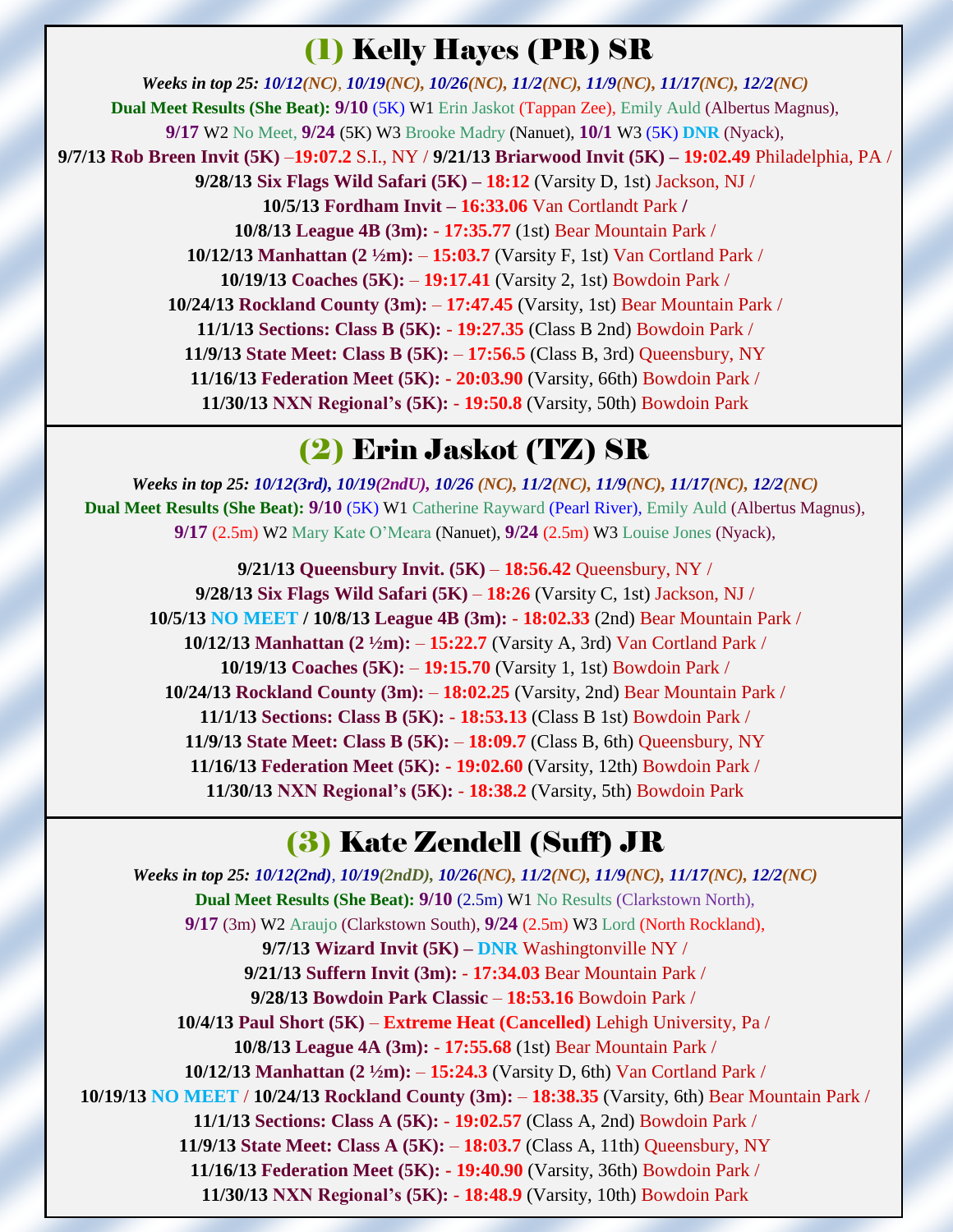#### (4) Rachel Ludwikowski (Suff) FR

*Weeks in top 25: 10/12(4th), 10/19(NC), 10/26(NC), 11/2(NC), 11/9(NC), 11/17(NC), 12/2(NC)* **Dual Meet Results (She Beat): 9/10** (2.5m) W1 No Results (Clarkstown North), **9/17** (3m) W2 Marina Araujo (Clarkstown South), **9/24** (2.5m) W3 Jamie Lord (North Rockland), **9/7/13 Wizard Invit (Fresh 1.5m) – 8:26.99** Washingtonville NY / **9/21/13 Suffern Invit (3m):** - **18:02.10** Bear Mountain Park / **9/28/13 Bowdoin Park Classic** – **19:13.35** Bowdoin Park / **10/4/13 Paul Short (5K)** – **Extreme Heat (Cancelled)** Lehigh University, Pa / **10/8/13 League 4A (3m):** - **18:58.89** (2nd) Bear Mountain Park / **10/12/13 Manhattan (2 ½m):** – **15:36.8** (Varsity D, 10th) Van Cortland Park / **10/19/13 NO MEET** / **10/24/13 Rockland County (3m):** – **18:06.34** (Varsity, 3rd) Bear Mountain Park / **11/1/13 Sections: Class A (5K):** - **19:35.45** (Class A, 5th) Bowdoin Park / **11/9/13 State Meet: Class A (5K):** – **18:10.2** (Class A, 15th) Queensbury, NY **11/16/13 Federation Meet (5K): - 18:46.00** (Varsity, 7th) Bowdoin Park / **11/30/13 NXN Regional's (5K):** - **19:20.8** (Varsity, 19th) Bowdoin Park

# (5) Catherine Rayward (PR) JR

*Weeks in top 25: 10/12(5th), 10/19(NC), 10/26 (6thD), 11/2(NC), 11/9(NC), 11/17(NC), 12/2(5thU)* **Dual Meet Results (She Beat): 9/10** (5K) W1 Kassid Ayres (Tappan Zee), Emily Auld (Albertus Magnus), **9/17** W2 No Meet, **9/24** (5K) W3 MaryKate O'Meara (Nanuet), **10/1** W3 (5K) **DNR** (Nyack), **9/7/13 Rob Breen Invit (5K)** –**19:51.7** S.I., NY / **9/21/13 Briarwood Invit (5K) – 20:22.89** Philadelphia, PA / **9/28/13 Six Flags Wild Safari (5K) – 19:18** Jackson, NJ / **10/5/13 Fordham Invit – DNR** Van Cortlandt Park **/ 10/8/13 League 4B (3m):** - **18:54.19** (5th) Bear Mountain Park / **10/12/13 Manhattan (2 ½m):** – **15:57.3** (Varsity F, 9th) Van Cortland Park / **10/19/13 Coaches (5K):** – **20:08.33** (Varsity 2, 7th) Bowdoin Park / **10/24/13 Rockland County (3m):** – **18:50.64** (Varsity, 13th) Bear Mountain Park / **11/1/13 Sections: Class B (5K):** - **20:00.20** (Class B 9th) Bowdoin Park / **11/9/13 State Meet: Class B (5K):** – **19:10.3** (Class B, 49th) Queensbury, NY **11/16/13 Federation Meet (5K): - 19:57.90** (Varsity, 59th) Bowdoin Park / **11/30/13 NXN Regional's (5K):** - **19:53.2** (Varsity, 52nd) Bowdoin Park

# (6) Mary Katie O'Meara (Nan) SR

*Weeks in top 25: 10/12(6th), 10/19(NC), 10/26 (5thU), 11/2(NC), 11/9(NC), 11/17(NC), 12/2(6thD)* **Dual Meet Results (She Beat): 9/10** (5K) W1 Celia Hutchins (Nyack), **9/17** (2.5m), W2 Kassidy Ayres (Tappan Zee), **9/24** (5K) W3 Erin Clinton (Pearl River), **9/21/13 Suffern Invit (3m):** - **18:49.51** Bear Mountain Park / **9/28/13 Herrmann XC Invit (5K) – 20:03.5** Utica, NY /  **10/5/13 NO MEET / 10/8/13 League 4B (3m):** - **19:12.12** (9th) Bear Mountain Park / **10/12/13 Manhattan (2 ½m):** – **15:34.2** (Varsity E, 8th) Van Cortland Park / **10/19/13 Coaches (5K):** – **19:30.21** (Varsity 3, 2nd) Bowdoin Park / **10/24/13 Rockland County (3m):** – **18:22.59** (Varsity, 4th) Bear Mountain Park / **11/1/13 Sections: Class B (5K):** - **19:47.14** (Class B 5th) Bowdoin Park / **11/9/13 State Meet: Class B (5K):** – **18:33.4** (Class B, 15th) Queensbury, NY / **11/16/13 Federation Meet (5K): - 20:06.40** (Varsity, 69th) Bowdoin Park / **11/30/13 NXN Regional's (5K):** - **DNR** Bowdoin Park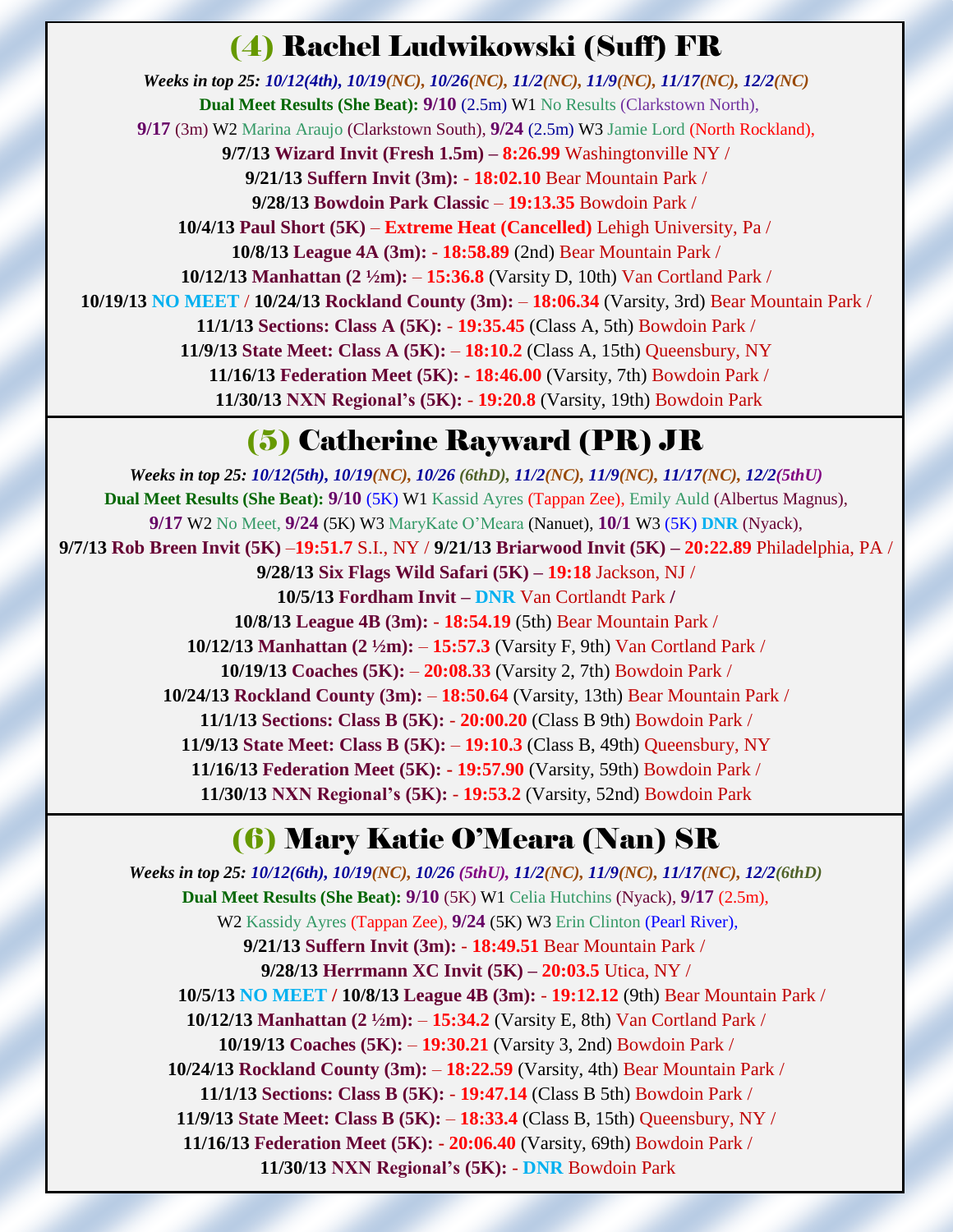# (7) Ailish Durcan (PR) FR

*Weeks in top 25: 10/12(9th), 10/19(NC), 10/26(NC), 11/2(8thU), 11/9(NC), 11/17(NC), 12/2(7thU)* **Dual Meet Results (She Beat): 9/10** (5K) W1 Kassid Ayres (Tappan Zee), Emily Auld (Albertus Magnus), **9/17** W2 No Meet, **9/24** (5K) W3 Kristen Carbone (Nanuet), **10/1** W4 (5K) **DNR** (Nyack), **9/7/13 Rob Breen Invit (Fresh 1.5m)** – **9:09.5** S.I., NY / **9/21/13 Briarwood Invit (5K) – 20:46.54** Philadelphia / **9/28/13 Six Flags Wild Safari (5K) – 19:44** Jackson, NJ / **10/5/13 Fordham Invit – 20:46.54** Van Cortlandt Park **/ 10/8/13 League 4B (3m):** - **19:03.29** (7th) Bear Mountain Park / **10/12/13 Manhattan (2 ½m):** – **15:53.1** (Varsity F, 7th) Van Cortland Park / **10/19/13 Coaches (Fresh 2500m):** – **11:16.74** (Fresh 1, 1st) Bowdoin Park / **10/24/13 Rockland County (3m):** – **18:46.00** (Varsity, 10th) Bear Mountain Park / **11/1/13 Sections: Class B (5K):** - **20:12.96** (Class B, 11th) Bowdoin Park / **11/9/13 State Meet: Class B (5K):** – **18:55.5** (Class B, 31st) Queensbury, NY **11/16/13 Federation Meet (5K): - 19:55.70** (Varsity, 55th) Bowdoin Park / **11/30/13 NXN Regional's (5K):** - **19:49.8** (Varsity, 49th) Bowdoin Park

# (8) Emma Haley (PR) SR

*Weeks in top 25: 10/12(8th), 10/19(NC), 10/26(NC), 11/2(7thU), 11/9(NC), 11/17(NC), 12/2(8thD)* **Dual Meet Results (She Beat): 9/10** (5K) W1 Caitlin Hartnett (Tappan Zee), Emily Auld (Albertus Magnus), **9/17** W2 No Meet, **9/24** (5K) W3 Kristen Carbone (Nanuet), **10/1** W4 (5K) **DNR** (Nyack), **9/7/13 Rob Breen Invit (5K)** – **20:46.4** S.I., NY / **9/21/13 Briarwood Invit (5K) – 21:49.35** Philadelphia, PA / **9/28/13 Six Flags Wild Safari (5K) – 19:55** Jackson, NJ / **10/5/13 Fordham Invit – 16:33.58** Van Cortlandt Park **/ 10/8/13 League 4B (3m):** - **18:38.65** (3rd) Bear Mountain Park / **10/12/13 Manhattan (2 ½m):** – **16:01.1** (Varsity F, 11th) Van Cortland Park / **10/19/13 Coaches (5K):** – **20:49.96** (Varsity 2, 20th) Bowdoin Park / **10/24/13 Rockland County (3m):** – **18:39.02** (Varsity, 7th) Bear Mountain Park / **11/1/13 Sections: Class B (5K):** - **20:09.06** (Class B, 10th) Bowdoin Park / **11/9/13 State Meet: Class B (5K):** – **19:14.9** (Class B, 55th) Queensbury, NY **11/16/13 Federation Meet (5K): - 20:24.50** (Varsity, 88th) Bowdoin Park / **11/30/13 NXN Regional's (5K):** - **19:59.2** (Varsity, 55th) Bowdoin Park

# (9) Anna Breton (Suff) JR

*Weeks in top 25: 10/12(12th), 10/19(NC), 10/26(11thU), 11/2(10thU), 11/9(NC), 11/17(NC), 12/2(9thU)* **Dual Meet Results (She Beat): 9/10** (2.5m) W1 No Results (Clarkstown North), **9/17** (3m) W2 Marina Arajuo (Clarkstown South), **9/24** (2.5m) W3 **DNR** (North Rockland), **9/7/13 Wizard Invit (5K) – 20:04.14** Washingtonville NY / **9/21/13 Suffern Invit (3m):** - **19:24.54** Bear Mountain Park / **9/28/13 Bowdoin Park Classic** – **20:38.48** Bowdoin Park / **10/4/13 Paul Short (5K)** – **Extreme Heat (Cancelled)** Lehigh University, Pa / **10/8/13 League 4A (3m):** - **19:20.75** (3rd) Bear Mountain Park / **10/12/13 Manhattan (2 ½m):** – **16:01.5** (Varsity D, 15th) Van Cortland Park / **10/19/13 NO MEET** / **10/24/13 Rockland County (3m):** – **18:43.42** (Varsity, 9th) Bear Mountain Park / **11/1/13 Sections: Class A (5K):** - **20:44.30** (Class A, 13th) Bowdoin Park / **11/9/13 State Meet: Class A (5K):** – **19:24.6** (Class A, 61st) Queensbury, NY **11/16/13 Federation Meet (5K): - 20:53.40** (Varsity, 126th) Bowdoin Park / **11/30/13 NXN Regional's (5K):** - **22:33.8** (Varsity, 130th) Bowdoin Park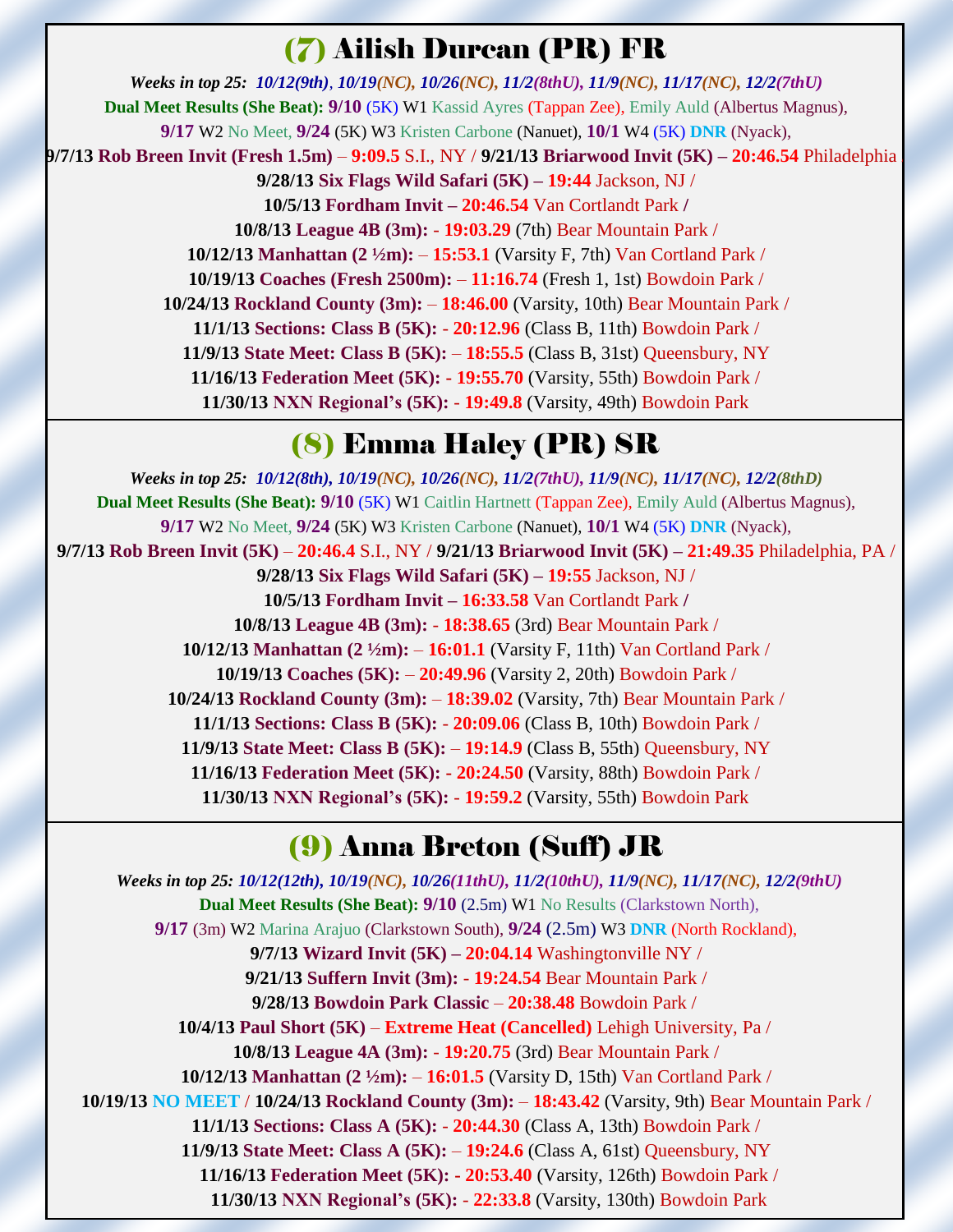# (10) Kamryn McIntosh (Suff) FR

*Weeks in top 25: 10/12(15th), 10/19(NC), 10/26(10thU), 11/2(9thU), 11/9(NC), 11/17(NC), 12/2(10thD)* **Dual Meet Results (She Beat): 9/10** (2.5m) W1 No Results (Clarkstown North), **9/17** (3m) W2 Arajuo (Clarkstown South), **9/24** (2.5m) W3 Kailee Stephens (North Rockland), **9/7/13 Wizard Invit (5K) – 21:24.11** Washingtonville NY / **9/21/13 Suffern Invit (3m):** - **19:00.21** Bear Mountain Park / **9/28/13 Bowdoin Park Classic** – **20:39.80** Bowdoin Park / **10/4/13 Paul Short (5K)** – **Extreme Heat (Cancelled)** Lehigh University, Pa / **10/8/13 League 4A (3m):** - **19:36.45** (5th) Bear Mountain Park / **10/12/13 Manhattan (2 ½m):** – **16:04.9** (Varsity D, 17th) Van Cortland Park / **10/19/13 NO MEET** / **10/24/13 Rockland County (3m):** – **18:34.33** (Varsity, 5th) Bear Mountain Park / **11/1/13 Sections: Class A (5K):** - **20:27.10** (Class A, 10th) Bowdoin Park / **11/9/13 State Meet: Class A (5K):** – **18:51.6** (Class A, 41st) Queensbury, NY **11/16/13 Federation Meet (5K): - 22:15.50** (Varsity, 203rd) Bowdoin Park / **11/30/13 NXN Regional's (5K):** - **23:42.2** (Varsity, 136th) Bowdoin Park

# (11) Alex Harris (NR) FR

 *Weeks in top 25: 10/12(18th), 10/19(NC), 10/26(13thU), 11/2(12thU), 11/9(11thU), 11/17(NC), 12/2(NC)* **Dual Meet Results (She Beat): 9/10** (3m) W1 Samantha Rokicsak (Clarkstown South), **9/17** (5K) W2 Emily Betts (Clarkstown North), **9/24** (2.5m) W3 Angelica Matwiejczuk (Suffern), **9/21/13 NO MEET** / **9/28/13 Red Raider Run (5K) – 20:06.70** Anthony Wayne Park, NY / **10/5/13 NO MEET / 10/8/13 League 4A (3m):** - **19:33.53** (4th) Bear Mountain Park / **10/12/13 Manhattan (2 ½m):** – **16:11.6** (Varsity F, 18th) Van Cortland Park / **10/19/13 Coaches (5K):** – **19:59.94** (Varsity 4, 5th) Bowdoin Park / **10/24/13 Rockland County (3m):** – **18:43.17** (Varsity, 8th) Bear Mountain Park / **11/1/13 Sections: Class A (5K):** - **20:04.30** (Class A, 8th) Bowdoin Park / **11/9/13 State Meet: Class B (5K):** – **DNR** Queensbury, NY **11/16/13 Federation Meet (5K): - DNR** Bowdoin Park / **11/30/13 NXN Regional's (5K):** - **DNR** Bowdoin Park

# (12) Kassidy Ayres (TZ) JR

*Weeks in top 25: 10/12(10th), 10/19(NC), 10/26(12th D), 11/2(11thU), 11/9(12thD), 12/2(NC)* **Dual Meet Results (She Beat): 9/10** (5K) W1 Emma Haley (Pearl River), Kaitlyn Harding (Pearl River), Emily Auld (Albertus Magnus), **9/17** (2.5m) W2 Brooke Madry (Nanuet), **9/24** (2.5m) W3 Louise Jones (Nyack), **9/21/13 Queensbury Invit (5K)** – **19:40.35** Queensbury, NY / **9/28/13 Six Flags Wild Safari (5K)** – **19:32** Jackson, NJ / **10/5/13 NO MEET / 10/8/13 League 4B (3m):** - **18:58.74** (6th) Bear Mountain Park / **10/12/13 Manhattan (2 ½m):** – **16:01.5** (Varsity A, 17th) Van Cortland Park / **10/19/13 Coaches (5K):** – **20:41.82** (Varsity 1, 4th) Bowdoin Park / **10/24/13 Rockland County (3m):** – **18:47.82** (Varsity, 11th) Bear Mountain Park / **11/1/13 Sections: Class B (5K):** - **20:35.51** (Class B, 16th) Bowdoin Park / **11/9/13 State Meet: Class B (5K):** – **DNR** Queensbury, NY **11/16/13 Federation Meet (5K): - DNR** Bowdoin Park / **11/30/13 NXN Regional's (5K):** - **DNR** Bowdoin Park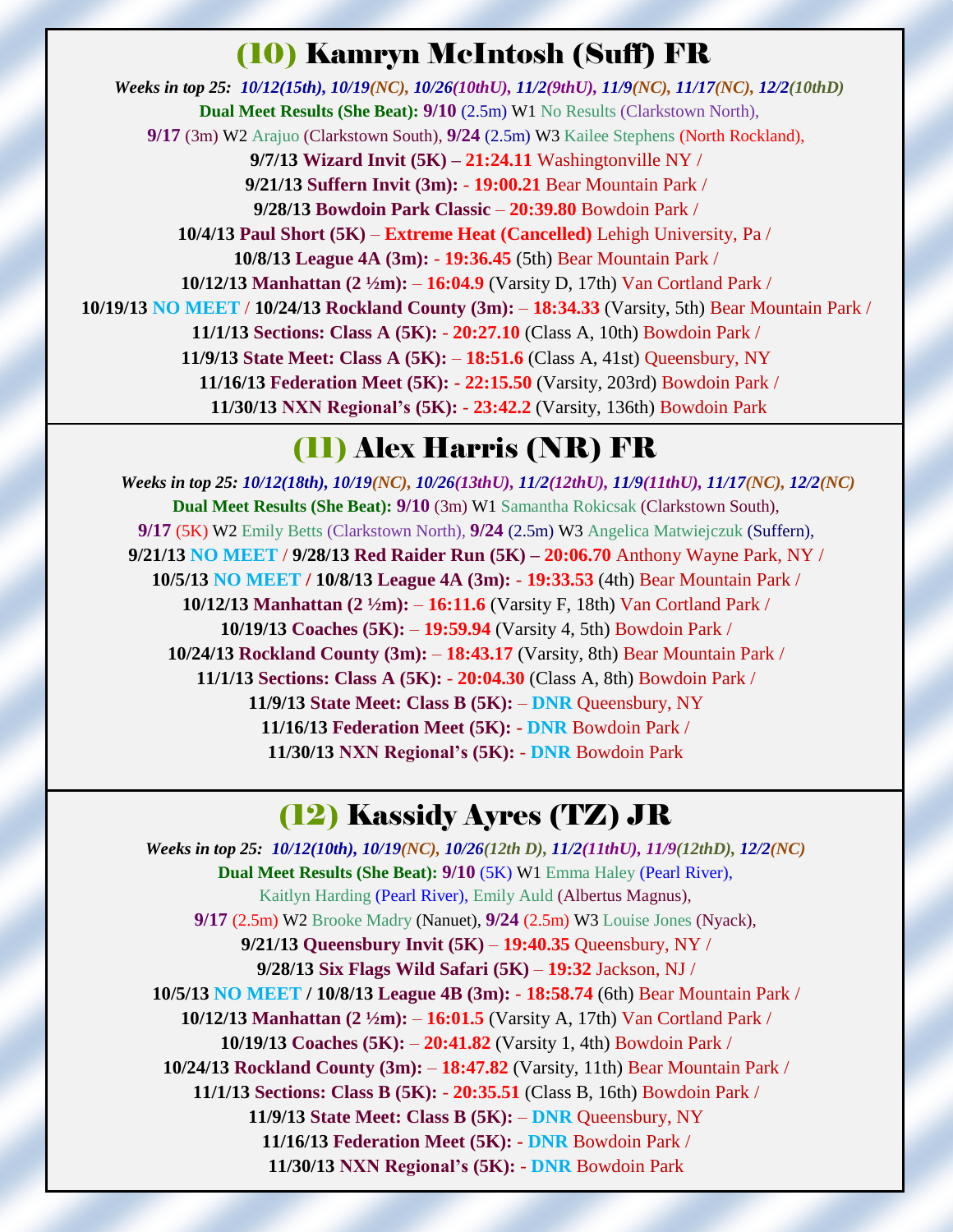#### (13) Jamie Lords (NR) SR

*Weeks in top 25: 10/12(20th), 10/19(NC), 10/26(14thU), 11/2(13thU), 11/9(NC), 11/17(NC), 12/2(NC)*

**Dual Meet Results (She Beat): 9/10** (3m) W1 Kara Santa Teresa (Clarkstown South), **9/17** (5K) W2 Emily Betts (Clarkstown North), **9/24** (2.5m) W3 Kamryn McIntosh (Suffern), **9/21/13 NO MEET** / **9/28/13 Red Raider Run (5K) – 20:04.30** Anthony Wayne Park, NY / **10/5/13 NO MEET / 10/8/13 League 4A (3m):** -**19:47.18** (8th) Bear Mountain Park / **10/12/13 Manhattan (2 ½m):** – **16:10.7** (Varsity F, 15th) Van Cortland Park / **10/19/13 Coaches (5K):** – **20:14.40** (Varsity 4, 7th) Bowdoin Park / **10/24/13 Rockland County (3m):** – **18:48.60** (Varsity, 12th) Bear Mountain Park / **11/1/13 Sections: Class A (5K):** - **20:17.06** (Class A, 9th) Bowdoin Park / **11/9/13 State Meet: Class B (5K):** – **DNR** Queensbury, NY **11/16/13 Federation Meet (5K): - DNR** Bowdoin Park / **11/30/13 NXN Regional's (5K):** - **DNR** Bowdoin Park

# (14) Kaitlyn Harding (PR) FR

*Weeks in top 25: 10/12(11th), 10/19(NC), 10/26(16th D), 11/2(15thU), 11/9(14thU), 11/17(NC), 12/2(NC)* **Dual Meet Results (She Beat): 9/10** (5K) W1 Caitlin Hartnett (Tappan Zee), Emily Auld (Albertus Magnus), **9/17** W2 No Meet, **9/24** (5K) W3 Kristen Carbone (Nanuet), **10/1** W3 (5K) Celia Hutchins (Nyack), **9/7/13 Rob Breen Invit (Fresh 1.5m)** – **9:29.6** S.I., NY / **9/21/13 Briarwood Invit (5K) – 21:20.94** Philadelphia, PA / **9/28/13 Six Flags Wild Safari (5K) – 20:58** Jackson, NJ / **10/5/13 Fordham Invit –** Van Cortlandt Park **/ 10/8/13 League 4B (3m):** - **18:52.47** (4th) Bear Mountain Park / **10/12/13 Manhattan (2 ½m):** – **16:12.4** (Varsity F, 20th) Van Cortland Park / **10/19/13 Coaches (Fresh 2500m):** – **11:57.36** (Fresh 1, 3rd) Bowdoin Park / **10/24/13 Rockland County (3m):** – **19:08.28** (Varsity, 15th) Bear Mountain Park / **11/1/13 Sections: Class B (5K):** - **20:22.54** (Class B, 13th) Bowdoin Park / **11/9/13 State Meet: Class B (5K):** – **19:18.0** (Class B, 58th) Queensbury, NY / **11/16/13 Federation Meet (5K): - 21:09.80** (Varsity, 144th) Bowdoin Park / **11/30/13 NXN Regional's (5K):** - **20:26.9** (Varsity, 76th) Bowdoin Park /

# (15) Erin Clinton (PR) 8th Grade

*Weeks in top 25: 10/12(7th), 10/19(NC), 10/26(NC), 11/2(16thD), 11/9(NC), 11/17(NC), 12/2(15thU)* **Dual Meet Results (She Beat): 9/10** (5K) W1 DNR (Tappan Zee), (Albertus Magnus), **9/17** W2 No Meet, **9/24** (5K) W3 Kristen Carbone (Nanuet), **10/1** W4 (5K) **DNR** (Nyack), **9/7/13 Rob Breen Invit (Fresh 1.5m)** – **9:03.1** S.I., NY / **9/21/13 Briarwood Invit (5K) – DNR** Philadelphia, PA / **9/28/13 Six Flags Wild Safari (5K) – 19:56** Jackson, NJ / **10/5/13 Fordham Invit –** Van Cortlandt Park **/ 10/8/13 League 4B (3m):** - **19:07.37** (8th) Bear Mountain Park / **10/12/13 Manhattan (2 ½m):** – **15:43.6** (Varsity F, 5th) Van Cortland Park / **10/19/13 Coaches (5K):** – **20:13.03** (Varsity 2, 8th) Bowdoin Park / **10/24/13 Rockland County (3m):** – **19:39.80** (Varsity, 21st) Bear Mountain Park / **11/1/13 Sections: Class B (5K):** - **20:47.87** (Class B 17th) Bowdoin Park / **11/9/13 State Meet: Class B (5K):** – **19:26.7** (Class B, 64th) Queensbury, NY **11/16/13 Federation Meet (5K): - 20:28.50** (Varsity, 94th) Bowdoin Park / **11/30/13 NXN Regional's (5K):** - **20:22.1** (Varsity, 73rd) Bowdoin Park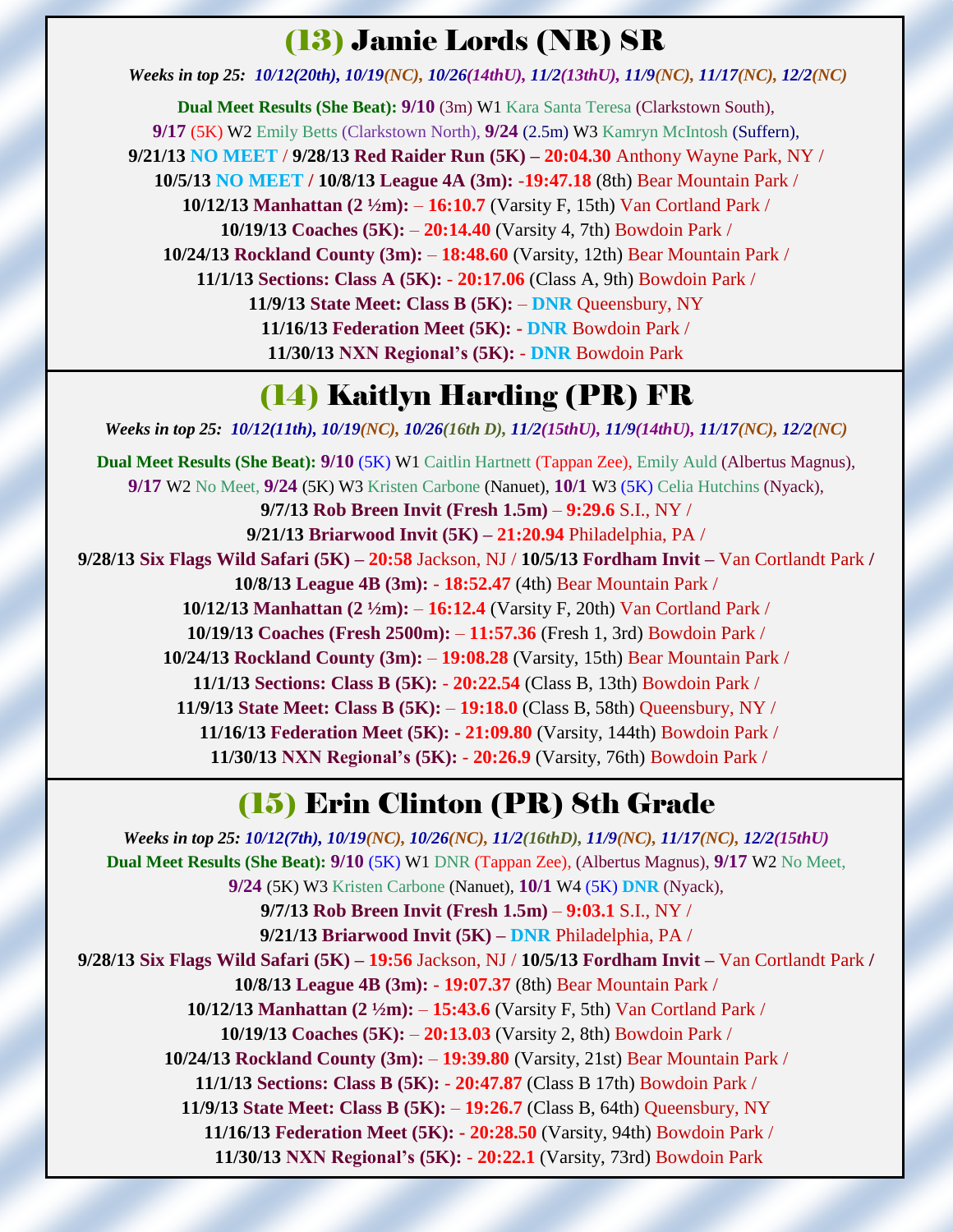#### (16) Elina Breton (Suff) JR

*Weeks in top 25: 10/12(19th), 10/19(NC), 10/26(17thU), 11/2(NC), 11/9(NC), 11/17(16thU), 12/2(NC)* **Dual Meet Results (She Beat): 9/10** (2.5m) W1 No Results (Clarkstown North), **9/17** (3m) W2 Arajuo (Clarkstown South), **9/24** W3 Kailee Stephens (North Rockland), **9/7/13 Wizard Invit (5K) – 20:32.58** Washingtonville NY / **9/21/13 Suffern Invit (3m):** - **19:42.48** Bear Mountain Park / **9/28/13 Bowdoin Park Classic** – **20:52.52** Bowdoin Park / **10/4/13 Paul Short (5K)** – **Extreme Heat (Cancelled)** Lehigh University, Pa / **10/8/13 League 4A (3m):** - **19:39.99** (6th) Bear Mountain Park / **10/12/13 Manhattan (2 ½m):** – **16:07.0** (Varsity D, 19th) Van Cortland Park / **10/19/13 NO MEET** / **10/24/13 Rockland County (3m):** – **19:17.50** (Varsity, 16th) Bear Mountain Park / **11/1/13 Sections: Class A (5K):** - **20:59.39** (Class A, 17th) Bowdoin Park / **11/9/13 State Meet: Class A (5K):** – **19:37.6** (Class A, 71st) Queensbury, NY **11/16/13 Federation Meet (5K): - 20:23.60** (Varsity, 86th) Bowdoin Park / **11/30/13 NXN Regional's (5K):** - **20:31.0** (Varsity, 79th) Bowdoin Park

# (17) Deidre Rizzo (TZ) SR

*Weeks in top 25: 10/12(17th), 10/19(16thU), 10/26(15thU), 11/2(14thU), 11/9(16thD), 11/17(17thD), 12/2(NC)* **Dual Meet Results (She Beat): 9/10** (5K) W1 Emma Haley (Pearl River), Emily Auld (Albertus Magnus), **9/17** (2.5m) W2 Kristen Carbone (Nanuet), **9/24** (2.5m) W3 Louise Jones (Nyack), **9/21/13 Queensbury Invit. (5K)** – **20:08.20** Queensbury, NY / **9/28/13 Six Flags Wild Safari (5K)** – **20:09** Jackson, NJ / **10/5/13 NO MEET / 10/8/13 League 4B (3m):** - **19:31.02** (14th) Bear Mountain Park / **10/12/13 Manhattan (2 ½m):** – **16:11.6** (Varsity A, 24th) Van Cortland Park / **10/19/13 Coaches (5K):** – **20:51.48** (Varsity 1, 5th) Bowdoin Park / **10/24/13 Rockland County (3m):** – **18:58.13** (Varsity, 14th) Bear Mountain Park / **11/1/13 Sections: Class B (5K):** - **20:24.52** (Class B, 15th) Bowdoin Park / **11/9/13 State Meet: Class B (5K):** – **DNR** Queensbury, NY **11/16/13 Federation Meet (5K): - DNR** Bowdoin Park / **11/30/13 NXN Regional's (5K):** - **DNR** Bowdoin Park

# (18) Lauren Fernandez (Nan) SR

*Weeks in top 25: 10/12(13th), 10/19(NC), 10/26(18th D), 11/2(NC), 11/9(NC), 11/17(NC), 12/2(NC)* **Dual Meet Results (She Beat): 9/10** (5K) W1 Celia Hutchins (Nyack), **9/17** (2.5m) W2 Deidre Rizzo (Tappan Zee), **9/24** (5K) W3 **DNR** (Pearl River), **9/21/13 Suffern Invit (3m):** - **19:25.73** Bear Mountain Park / **9/28/13 Herrmann XC Invit (5K) – 20:45.8** Utica, NY /  **10/5/13 NO MEET / 10/8/13 League 4B (3m):** - **19:26.57** (11th) Bear Mountain Park / **10/12/13 Manhattan (2 ½m):** – **16:06.5** (Varsity E, 21st) Van Cortland Park / **10/19/13 Coaches (5K):** – **20:20.02** (Varsity 3, 8th) Bowdoin Park / **10/24/13 Rockland County (3m):** – **19:23.01** (Varsity, 17th) Bear Mountain Park / **11/1/13 Sections: Class B (5K):** - **21:00.52** (Class B, 22nd) Bowdoin Park / **11/9/13 State Meet: Class B (5K):** – **DNR** Queensbury, NY / **11/16/13 Federation Meet (5K): - DNR** Bowdoin Park / **11/30/13 NXN Regional's (5K):** - **DNR** Bowdoin Park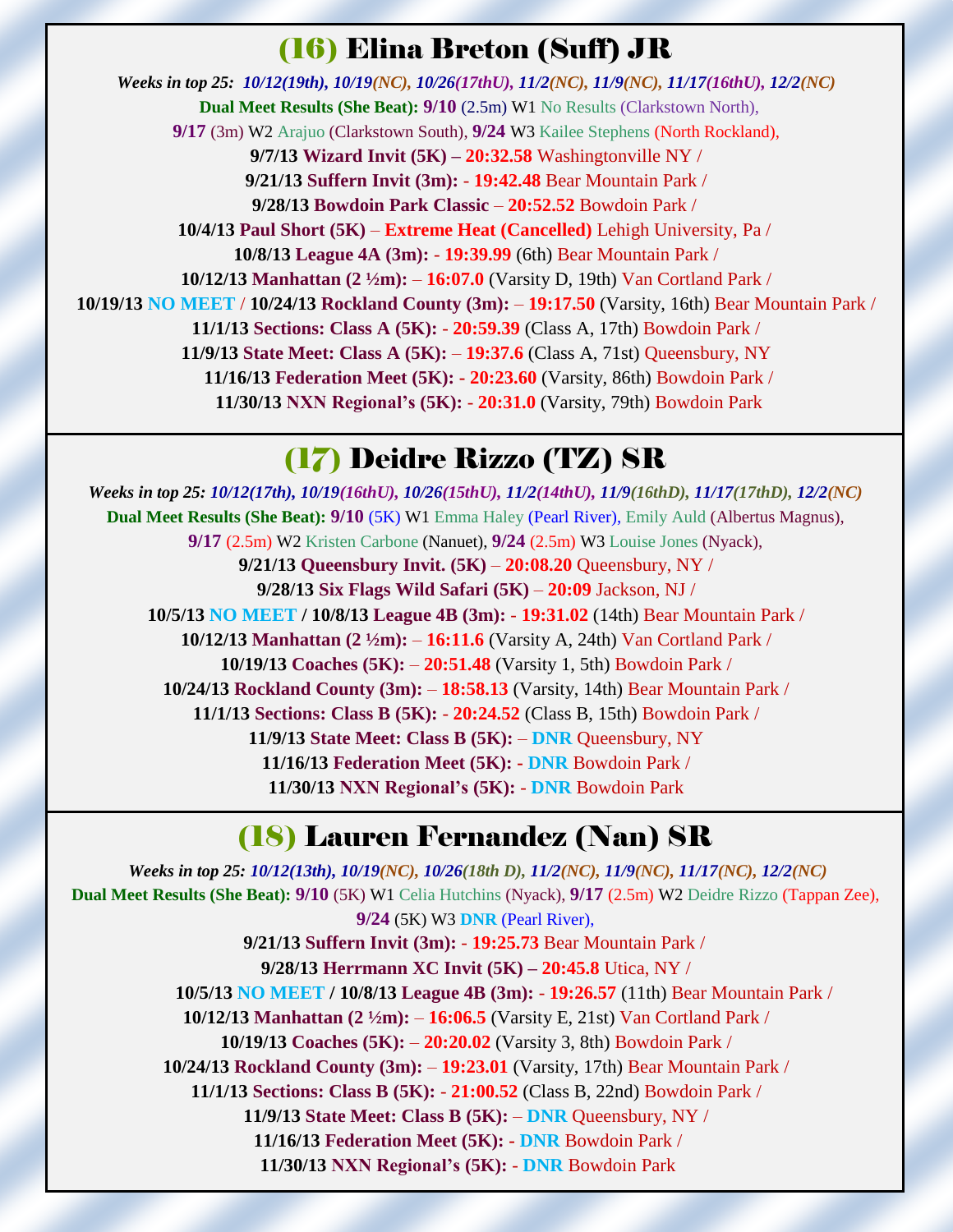#### (19) Brooke Madry (Nan) JR

*Weeks in top 25: 10/12(16th), 10/19(NC), 10/26(20th D), 11/2(19thU), 11/9(20thD), 11/17(19thU), 12/2(NC)* **Dual Meet Results (She Beat): 9/10** (5K) W1 Celia Hutchins (Nyack), **9/17** (2.5m) W2 Deidre Rizzo (Tappan Zee), **9/24** (5K) W3 Catherine Rayward (Pearl River), Erin Clinton (Pearl River), **9/21/13 Suffern Invit (3m):** - **18:57.34** Bear Mountain Park / **9/28/13 Herrmann XC Invit (5K) – 20:20.9** Utica, NY /  **10/5/13 NO MEET / 10/8/13 League 4B (3m):** - **19:29.71** (13th) Bear Mountain Park / **10/12/13 Manhattan (2 ½m):** – **16:13.1** (Varsity E, 26th) Van Cortland Park / **10/19/13 Coaches (5K):** – **19:56.32** (Varsity 3, 3rd) Bowdoin Park / **10/24/13 Rockland County (3m):** – **19:24.64** (Varsity, 20th) Bear Mountain Park / **11/1/13 Sections: Class B (5K):** - **20:52.48** (Class B, 18th) Bowdoin Park / **11/9/13 State Meet: Class B (5K):** – **DNR** Queensbury, NY / **11/16/13 Federation Meet (5K): - DNR** Bowdoin Park / **11/30/13 NXN Regional's (5K):** - **DNR** Bowdoin Park

#### (20) Jesse McCarthy (PR) FR

*Weeks in top 25: 10/12, 11/9(HM), 11/17(22ndU), 12/2(20thU)* Dual Meet Results (She Beat): **9/10** (5K) W1 Erin Van Dollen (Tappan Zee), Andrea Nardone (Albertus Magnus), **9/17** W2 No Meet, **9/24** (5K) W3 **DNR** (Nanuet), **10/1** W3 Celia Hutchins (Nyack), **9/7/13 Rob Breen Invit (5K)** – **21:54.8** S.I., NY / **9/21/13 Briarwood Invit (Fresh 2400m) – 11:55.74** (Fresh 8th) Philadelphia, PA / **9/28/13 Six Flags Wild Safari (Fresh 3200m) – 13:11** (Fresh, 3rd) Jackson, NJ / **10/5/13 Fordham Invit (Fresh 2500m) – 10:13.95** (4th) Van Cortlandt Park **/ 10/8/13 League 4B (3m):** - **19:23.32** (10th) Bear Mountain Park / **10/12/13 Manhattan (Fresh 1.25m):** –**7:13.3** (Fresh A, 6th) Van Cortland Park / **10/19/13 Coaches (5K):** – **20:43.70** (Varsity 2, 18th) Bowdoin Park / **10/24/13 Rockland County (3m):** – **19:31.65** (JV, 1st) Bear Mountain Park / **11/1/13 Sections: Class B (5K):** - **21:08.07** (JV, 1st) Bowdoin Park / **11/9/13 State Meet: Class B (5K):** – **DNR** Queensbury, NY **11/16/13 Federation Meet (5K): - 21:04.10** (Varsity, 136th) Bowdoin Park / **11/30/13 NXN Regional's (5K):** - **20:25.1** (Varsity, 75th) Bowdoin Park

# (21) Laura Cooper (PR) SR

*Weeks in top 25: 10/12(14th), 10/19(NC), 10/26(19th D), 11/2(21stD), 11/9(19hU), 11/17(20thD), 12/2(21stD)* **Dual Meet Results (She Beat): 9/10** (5K) W1 Caitlin Hartnett (Tappan Zee), Emily Auld (Albertus Magnus), **9/17** W2 No Meet, **9/24** (5K) W3 Kristen Carbone (Nanuet), **10/1** W4 (5K) **DNR** (Nyack), **9/7/13 Rob Breen Invit (5K)** – **21:02.0** S.I., NY / **9/21/13 Briarwood Invit (5K) – 21:21.47** Philadelphia, PA / **9/28/13 Six Flags Wild Safari (5K) – 20:33** Jackson, NJ / **10/5/13 Fordham Invit – 16:51.64** Van Cortlandt Park **/ 10/8/13 League 4B (3m):** - **19:27.84** (12th) Bear Mountain Park / **10/12/13 Manhattan (2 ½m):** – **16:08.8** (Varsity F, 14th) Van Cortland Park / **10/19/13 Coaches (5K):** – **20:38.71** (Varsity 2, 13th) Bowdoin Park / **10/24/13 Rockland County (3m):** – **19:45.79** (JV, 3rd) Bear Mountain Park / **11/1/13 Sections: Class B (5K):** - **21:06.80** (Class B, 23rd) Bowdoin Park / **11/9/13 State Meet: Class B (5K):** – **20:16.5** (Class B, 95th) Queensbury, NY **11/16/13 Federation Meet (5K): - DNR** Bowdoin Park / **11/30/13 NXN Regional's (5K):** - **DNR** Bowdoin Park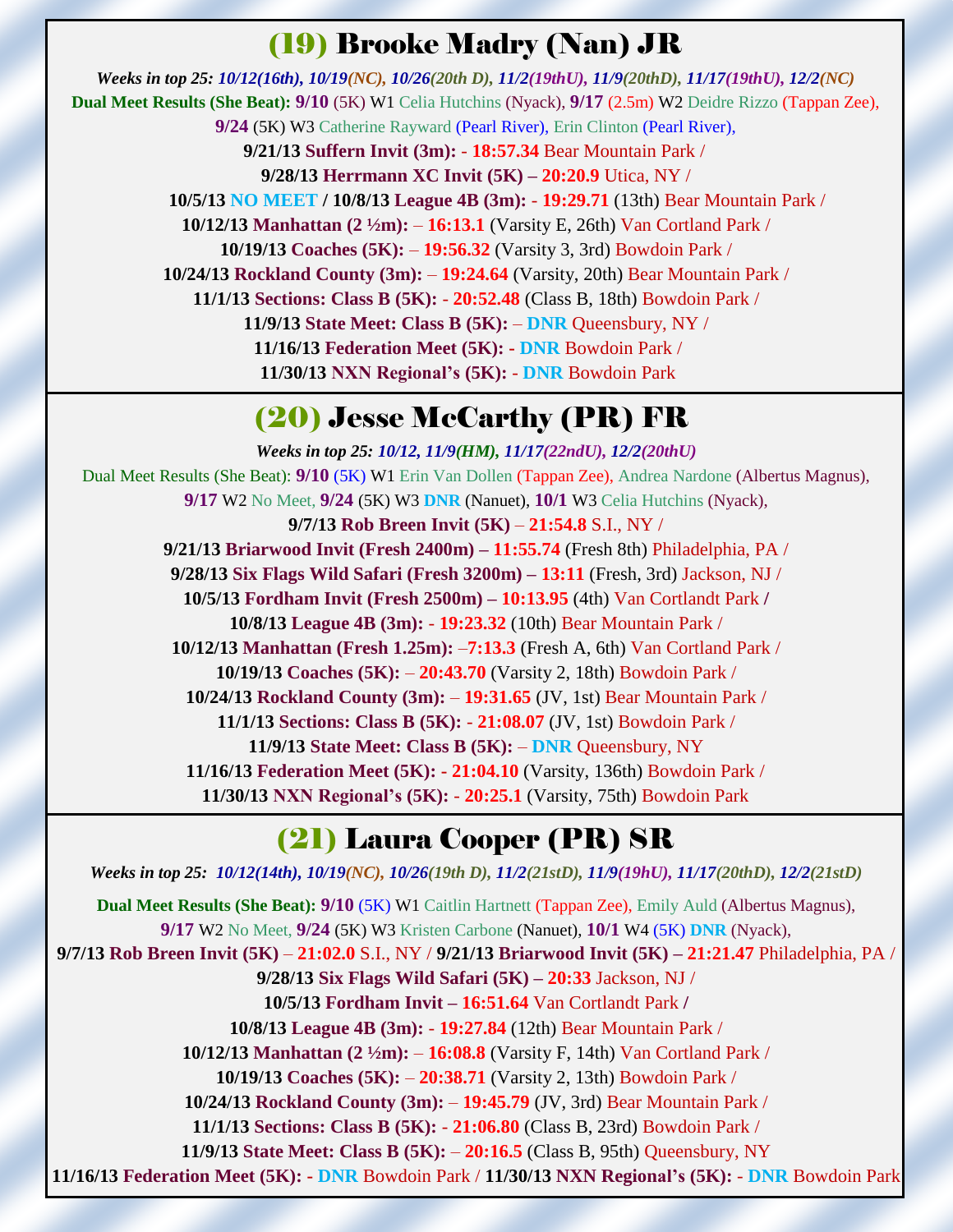#### (22)Cassie Morgan (Suff) SR

*Weeks in top 25: 10/12, 11/9(HM), 11/17(HM), 12/2(22ndU)* Dual Meet Results (She Beat): **9/10** (2.5m) W1 No Results (Clarkstown North), **9/17** (3m) W2 **DNR** (Clarkstown South), **9/24** (2.5m) W3 Aida Torpey (North Rockland), **9/7/13 Wizard Invit (5K) – 20:38.11** (Varsity, 12th) Washingtonville NY / **9/21/13 Suffern Invit (3m):** - **20:07.94** (Varsity A, 17th) Bear Mountain Park / **9/28/13 Bowdoin Park Classic** –**DNR** Bowdoin Park / **10/4/13 Paul Short (5K)** – **Extreme Heat (Cancelled)** Lehigh University, Pa / **10/8/13 League 4A (3m):** - **20:00.55** (9th) Bear Mountain Park / **10/12/13 Manhattan (2 ½m):** –**17:33.1** (Varsity D, 75th) Van Cortland Park / **10/19/13** – **NO MEET** / **10/24/13 Rockland County (3m):** – **20:07.19** (Varsity, 28th) Bear Mountain Park / **11/1/13 Sections: Class A (5K):** - **21:56.07** (Varsity, 33rd) Bowdoin Park / **11/9/13 State Meet: Class A (5K):** – **20:28.60** (Class A, 95th) Queensbury, NY/ **11/16/13 Federation Meet (5K): - 21:49.00** (Varsity, 181st) Bowdoin Park / **11/30/13 NXN Regional's (5K):** - **20:44.1** (Varsity, 87th) Bowdoin Park /

# (23) Caitlin Hartnett (TZ) SO

*Weeks in top 25: 10/12(21st), 10/19(22nd D), 10/26(NC), 11/2(NC), 11/9(21stU), 11/17(NC), 12/2(23rdD)* **Dual Meet Results (She Beat): 9/10** (5K) W1 Claire Brennan (Pearl River), Emily Auld (Albertus Magnus), **9/17** (2.5m) W2 Kristen Carbone (Nanuet), **9/24** (2.5m) W3 Louise Jones (Nyack),

**9/21/13 Queensbury Invit. (5K)** – **20:28.70** Queensbury, NY / **9/28/13 Six Flags Wild Safari (5K)** – **20:09** Jackson, NJ / **10/5/13 NO MEET /10/8/13 League 4B (3m):** - **19:46.57** (16th) Bear Mountain Park / **10/12/13 Manhattan (2 ½m):** – **16:37.0** (Varsity A, 31st) Van Cortland Park / **10/19/13 Coaches (5K):** – **21:17.21** (Varsity 1, 8th) Bowdoin Park / **10/24/13 Rockland County (3m):** – **19:24.71** (Varsity, 19th) Bear Mountain Park / **11/1/13 Sections: Class B (5K):** - **20:56.21** (Class B, 19th) Bowdoin Park / **11/9/13 State Meet: Class B (5K):** – **DNR** Queensbury, NY **11/16/13 Federation Meet (5K): - DNR** Bowdoin Park / **11/30/13 NXN Regional's (5K):** - **DNR** Bowdoin Park

#### (24) Ann McCormack (PR) 8th Grade

*Weeks in top 25: 10/12(22nd), 10/19(21stU), 10/26(NC), 11/2(20thU), 11/9(22ndD), 11/17(23rdD), 12/2(24thD)* **Dual Meet Results (She Beat): 9/10** (5K) W1 **DNR** (Tappan Zee), (Albertus Magnus), **9/17** W2 No Meet, **9/24** (5K) W3 Kristin Carbone (Nanuet), **10/1** W4 (5K) Celia Hutchins (Nyack), **9/7/13 Rob Breen Invit (Fresh 1.5m)** – **9:56.4** S.I., NY / **9/21/13 Briarwood Invit (Fresh 2400m) – 11:19.26** Philadelphia, PA / **9/28/13 Six Flags Wild Safari (Fresh 3200m) – 13:14** Jackson, NJ / **10/5/13 Fordham Invit (Fresh 2500m) – 10:21.15** Van Cortlandt Park **/ 10/8/13 League 4B (3m):** - **19:35.21** (15th) Bear Mountain Park / **10/12/13 Manhattan (2 ½m):** – **16:49.3** (JV D, 1st) Van Cortland Park / **10/19/13 Coaches (5K):** – **20:37.97** (Varsity 2, 12th) Bowdoin Park / **10/24/13 Rockland County (3m):** – **19:41.06** (Varsity, 22nd) Bear Mountain Park / **11/1/13 Sections: Class B (5K):** - **21:09.36** (JV 2nd) Bowdoin Park / **11/9/13 State Meet: Class B (5K):** – **DNR** Queensbury, NY **11/16/13 Federation Meet (5K): - DNR** Bowdoin Park / **11/30/13 NXN Regional's (5K):** - **DNR** Bowdoin Park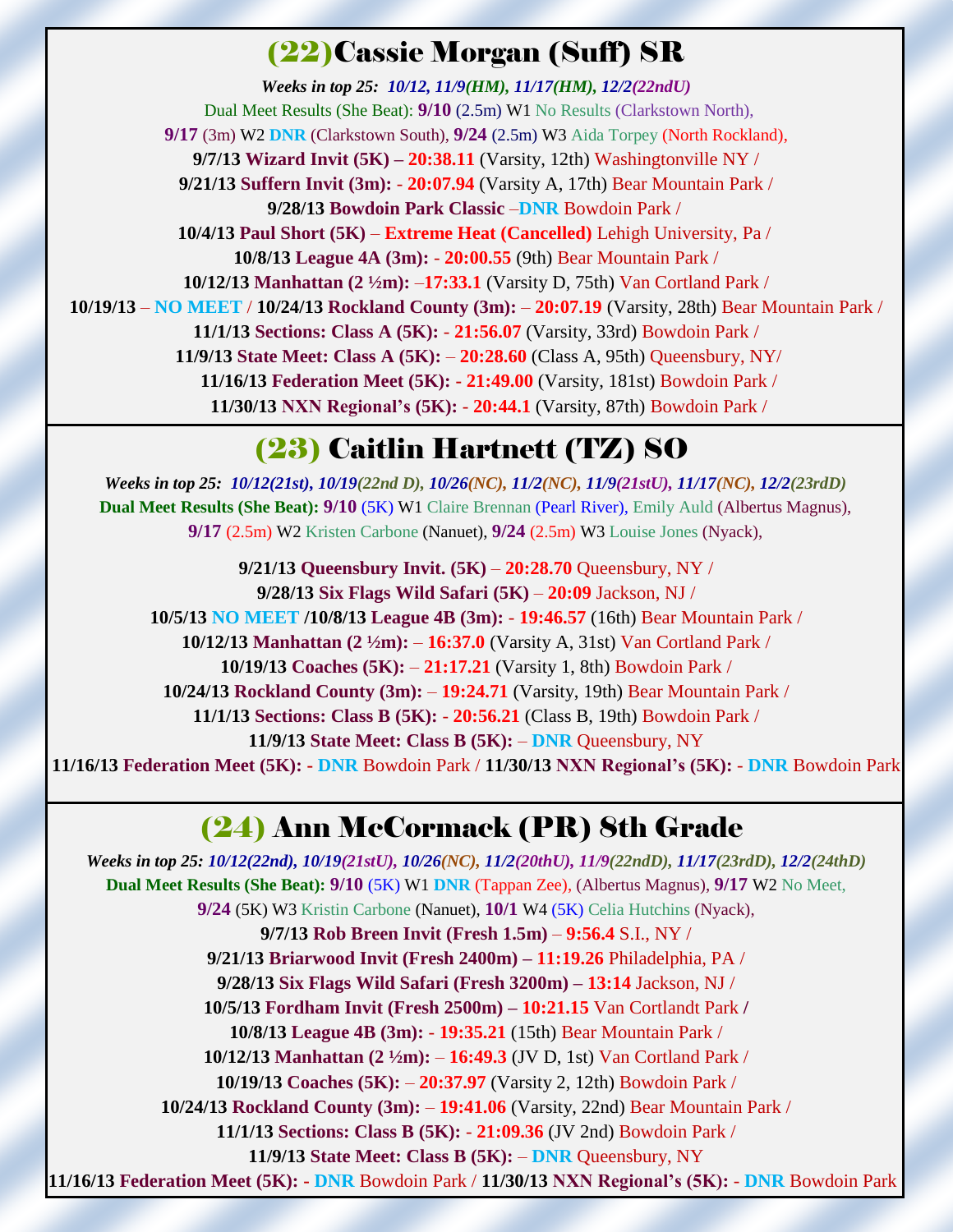#### (25) Kristian Carbone (Nan) SO

*Weeks in top 25: 10/12(23rd), 10/19(NC), 10/26(NC), 11/2(NC), 11/9(NC), 11/17(24thD), 12/2(25thD)* **Dual Meet Results (She Beat): 9/10** (5K) W1 Celia Hutchins (Nyack), **9/17** (2.5m), W2 Erin Van Dollen (Tappan Zee), **9/24** (5K) W3 Grace Raffa (Pearl River),

**9/21/13 Suffern Invit (3m):** - **20:00.75** Bear Mountain Park / **9/28/13 Herrmann XC Invit (5K) – 21:20.0** Utica, NY /  **10/5/13 NO MEET / 10/8/13 League 4B (3m):** - **19:50.82** (17th) Bear Mountain Park / **10/12/13 Manhattan (2 ½m):** – **16:51.3** (Varsity E, 55th) Van Cortland Park / **10/19/13 Coaches (5K):** – **21:04.78** (Varsity3, 16th) Bowdoin Park / **10/24/13 Rockland County (3m):** – **19:23.69** (Varsity, 18th) Bear Mountain Park / **11/1/13 Sections: Class B (5K):** - **21:29.34** (Class B, 26th) Bowdoin Park / **11/9/13 State Meet: Class B (5K):** – **DNR** Queensbury, NY / **11/16/13 Federation Meet (5K): - DNR** Bowdoin Park / **11/30/13 NXN Regional's (5K):** - **DNR** Bowdoin Park

> **In the Top 25:** Cassie Morgan (Suffern), **Out of Top 25:** Kailee Stephens (North Rockland),

# <u>Ilonorable Mention</u>

# () Kailee Stephens (NR) FR

*Weeks in top 25: 10/12(24th), 10/19(NC), 10/26(NC), 11/2(NC), 11/9(NC), 11/17(25thD), 12/2(HM),*

**Dual Meet Results (She Beat): 9/10** (3m) W1 Samantha Rokicsak (Clarkstown South), **9/17** (5K) W2 Emily Betts (Clarkstown North), **9/24** (2.5m) W3 Angelica Matwiejczuk (Suffern),

**9/21/13** / **9/28/13 Red Raider Run (5K) – 20:03.31** Anthony Wayne Park, NY / **10/5/13 NO MEET / 10/8/13 League 4A (3m):** - **19:46.30** (7th) Bear Mountain Park / **10/12/13 Manhattan (2 ½m):** – **16:56.3** (Varsity F, 34th) Van Cortland Park / **10/19/13 Coaches (5K):** – **21:30.84** (Varsity 4, 20th) Bowdoin Park / **10/24/13 Rockland County (3m):** – **19:54.98** (Varsity, 25th) Bear Mountain Park / **11/1/13 Sections: Class A (5K):** - **21:52.76** (Class A, 29th) Bowdoin Park / **11/9/13 State Meet: Class B (5K):** – **DNR** Queensbury, NY **11/16/13 Federation Meet (5K): - DNR** Bowdoin Park / **11/30/13 NXN Regional's (5K):** - **DNR** Bowdoin Park